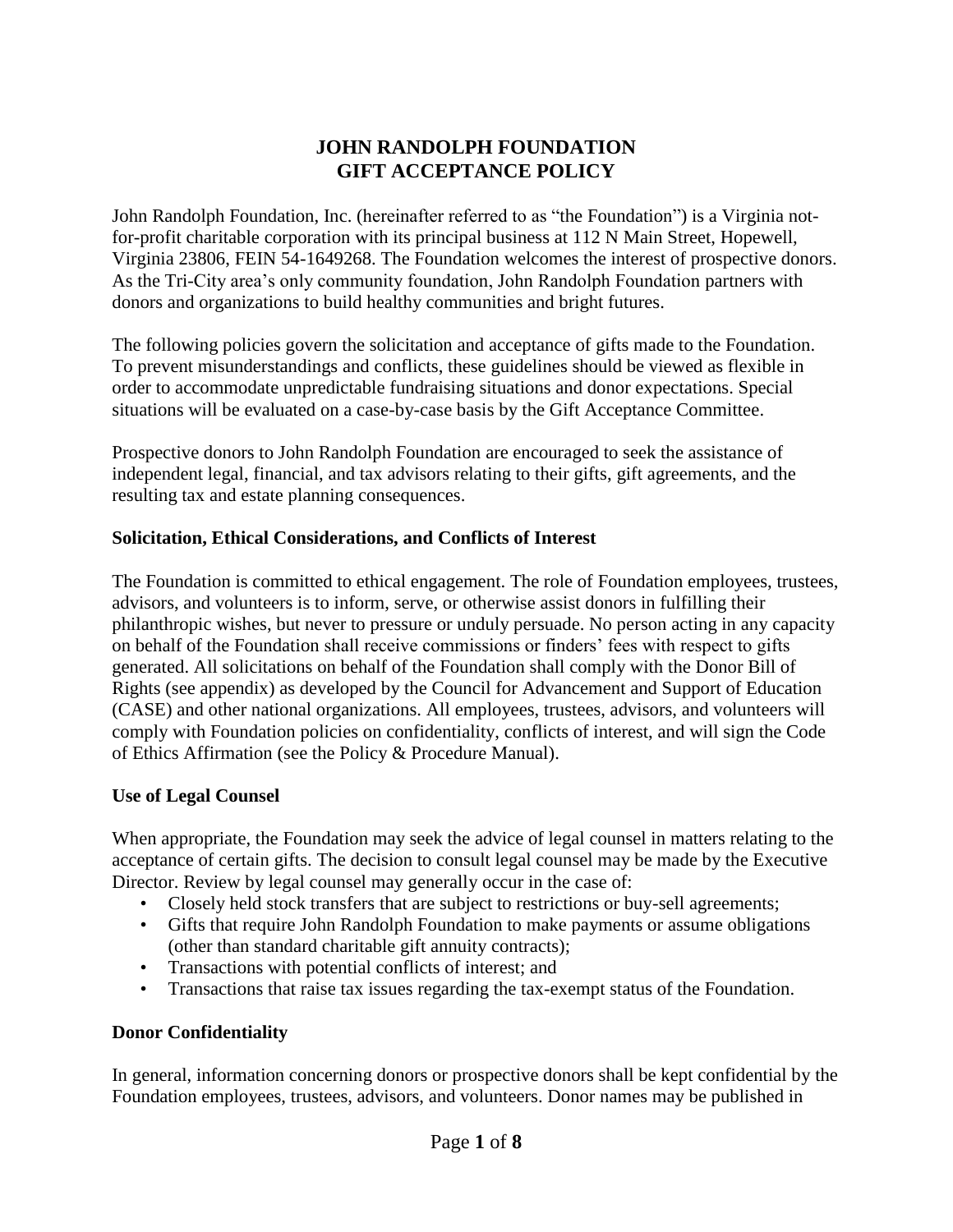Foundation publications, on the website, on social media, and on other recognition walls, plaques, etc. for recognition purposes, unless a donor requests anonymity.

# **Gift Acceptance Committee**

PURPOSE: The purpose of the Gift Acceptance Committee is to review and approve the Gift Acceptance Policy. All non-standard gifts, special gifts, conditional gifts, and any gift that represents an exception to the Foundation's policies may be reviewed by the Committee to determine if they will be accepted. In the instructions to IRS Form 990, the IRS defines a nonstandard gift to include an item that is not reasonably expected to be used to further the organization's exempt purpose (other than the need for funds) and for which there is no ready market to liquidate the item and the value of the item is highly speculative or difficult to ascertain.

DECISION-MAKING AUTHORITY: The committee reviews and recommends appropriate policies and procedures for consideration by the Board of Trustees.

STATUS: The Gift Acceptance Committee is an ad hoc committee of the Board of Trustees.

MEMBERSHIP: Membership consists of the Chairperson of the Scholarship Committee, the Chairperson of the Development Committee, the President of the Board of Trustees (who is exofficio on all committees).

## RESPONSIBLE STAFF: Director of Programs

MEETING SCHEDULE: The committee meets as needed to review non-standard gifts.

## **Definition of a Gift**

To qualify as a gift, the following conditions must be met:

- The transfer of cash or other assets must be unconditional;
- The transfer must be in furtherance of the Foundation's charitable purpose; and,
- The transfer must be non-reciprocal, which means there must be no implicit or explicit statement of exchange, purchase of services, or provision of exclusive information to the donor in exchange for his or her gift.

If a donor receives benefits in return for his or her gift, the amount of the benefit he or she receives is deducted from the gift in any receipting, reporting, and gift crediting in accordance with IRS regulations.

## **General Gift Acceptance Conditions**

The Foundation will accept only gifts that are consistent with its values and are:

- Compatible with its mission and its programs;
- In compliance with the state and federal statutes, regulations, rulings, or court decisions that stipulate the conditions under which contributions can be tax favored; and
- Compatible with the tax-exempt status of the Foundation.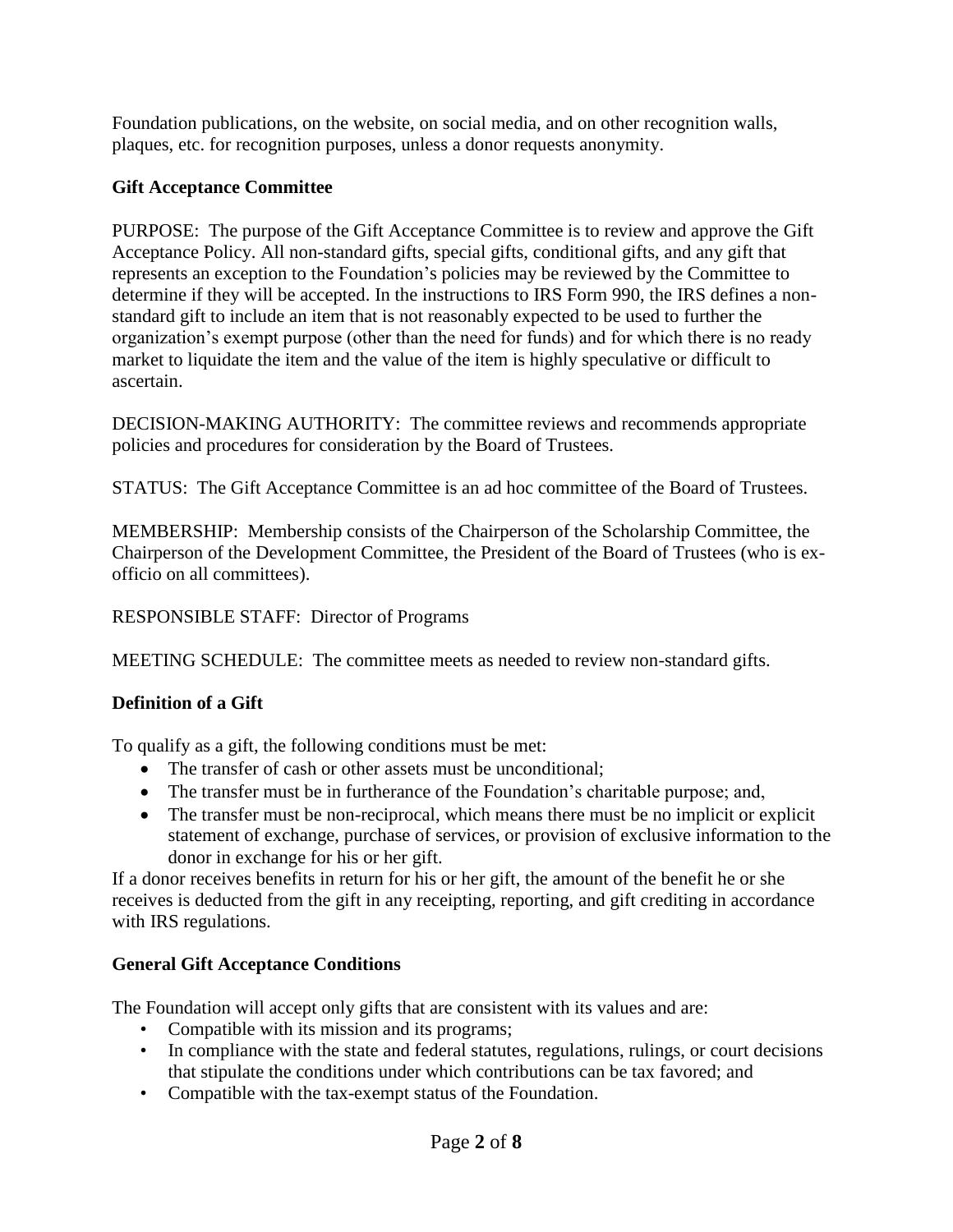The Foundation will not accept any gift that:

- Violates any federal, state, or local statute or ordinance;
- Gives the donor the right to designate an individual as the recipient of the funds;
- Commits the Foundation to name a fund where the gift is potentially revocable in any way;
- Requires the Foundation to employ a specified person now or at a future date;
- Knowingly exposes the Foundation to litigation or other liabilities;
- Requires the payment of maintenance costs or other expenses (e.g. debt service) for which no specific provision has been made;
- Generates unrelated business income to the Foundation which may jeopardize its taxexempt status, or otherwise appears to be financially unsound.

John Randolph Foundation retains the right to sell immediately all gifts of stock or property so that it can invest the proceeds. The Foundation recognizes that the donor must have philanthropic intent and is willing to accept the gift's fair market value as determined by a mutually agreed upon third party with relevant expertise.

The Foundation accepts cash and checks, gifts of securities, real property, and personal property.

Deferred gifts, also called planned gifts, are arranged with the Foundation during the donor's lifetime, but the benefits do not accrue until a later time, usually after the death of the donor or his/her beneficiaries. Bequests are the most common deferred gift. Other gifts include naming the Foundation as the beneficiary of a life insurance policy or the beneficiary of a charitable remainder trust.

# **Acceptance of Outright Gifts**

# Cash /Check / Credit Card / Debit Card

Donations are payable to "John Randolph Foundation". We encourage unrestricted gifts, which allow the Foundation to apply the gift to the area of greatest need as identified by the Board of Trustees. Donors should specify how the intend their gift to be used (e.g. a specific scholarship, award, or endowment fund) in the memo line of the transaction or with an accompanying letter or giving card.

## Matching Gifts

Donors are encouraged to ask their employers or other entities to match their personal contributions as a way to maximize the benefit of their gift. The individual's gift plus the matching gift is credited to the individual's record. The individual's charitable tax deduction is limited to the individual's gift. The individual and the matching entity are credited on recognition lists.

## Publicly Traded Securities

Securities that are traded on the New York and American Stock Exchanges, as well as other major U.S. and foreign exchanges and the NASDAQ, corporate bonds, government issues, and agency securities may be accepted by the Foundation.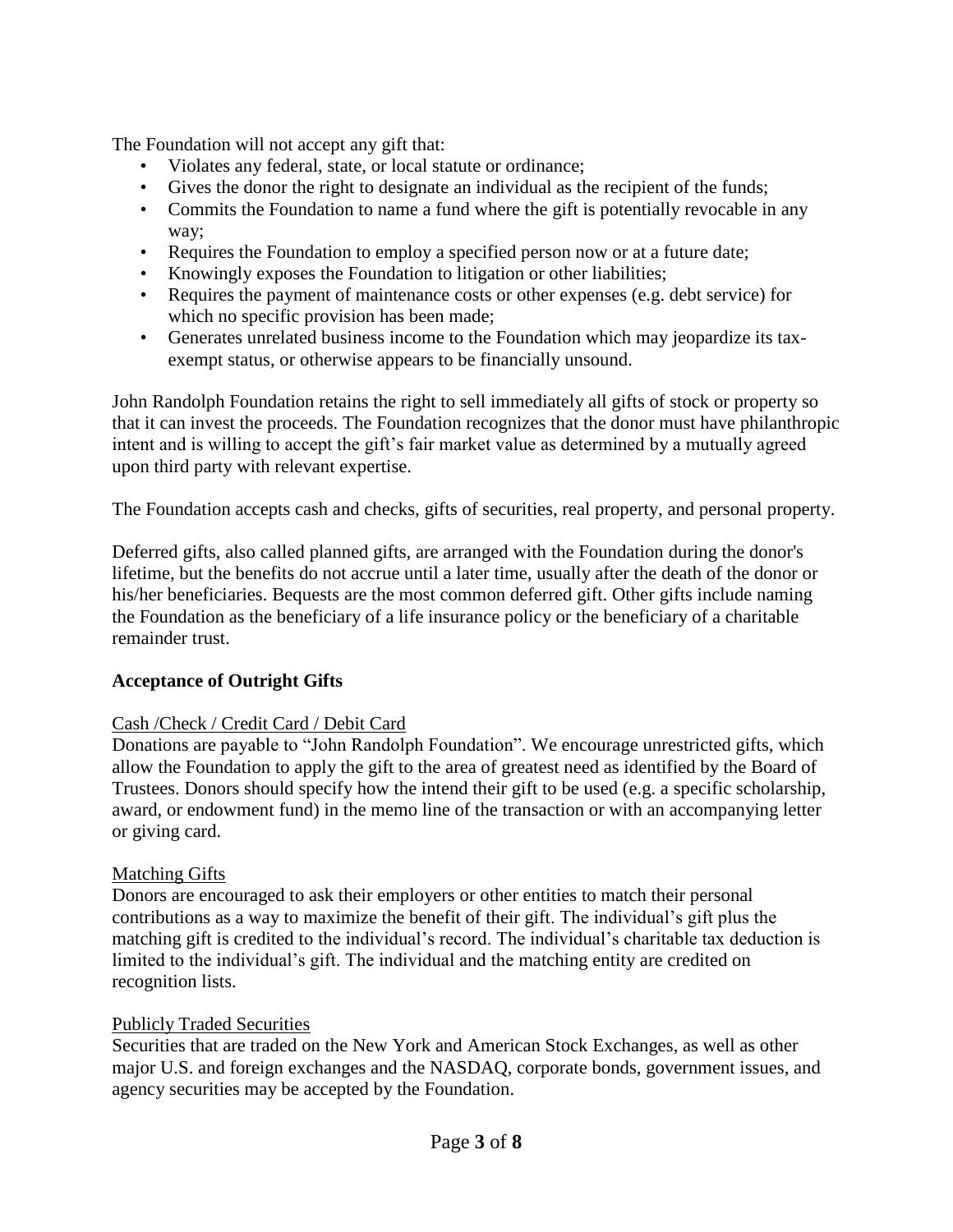The Foundation will sell such securities as soon as possible after the securities have been transferred. In no event will an employee, trustee, advisor, or volunteer working on behalf of the Foundation commit to a donor that a security will be held unless authorized by the Executive Director.

The value of a gift of securities is the average of the high and low of the stock(s) or bond(s) on the day the transfer is made by the donor to the Foundation. The value of the securities will be the gift value credited to the donor. Donors wishing to use publicly traded securities to establish a named endowment or a scholarship should refer to the Statement of Endowment Policy or to the Scholarship Fund Administration document.

# Closely Held Securities

Non-publicly traded securities may be accepted only after approval of the Gift Acceptance Committee. Such securities subsequently may be disposed of only with the approval of the Gift Acceptance Committee. Prior to completion of any gift of this kind, the Foundation will not commit to resell it to any specific party or parties.

## Real Property

No gift of real estate will be accepted without prior approval of the Gift Acceptance Committee. No gift of real estate will be accepted without first receiving a qualified appraisal by a party chosen by the Foundation who will have no business or other relationship to the donor. Expenses incurred to obtain an appraisal will be the responsibility of the donor.

In general, real estate located within the United States of America will be considered for acceptance unless the Gift Acceptance Committee determines otherwise. In general, real estate located outside the United States of America will not be considered for acceptance. The Gift Acceptance Committee may make exceptions to this specific policy statement if conditions warrant.

Regarding a gift of real property, the Gift Acceptance Committee will review an acceptable deed and necessary documentation. The cost of obtaining necessary documents and fees associated with environmental studies; property taxes; maintenance, management and insurance appraisals; title reports; and legal fees will be the responsibility of the donor.

The Foundation will not accept real estate to fund a charitable gift annuity without seeking an opinion as to the permissibility of this action under the laws of the state or states involved.

# Tangible Personal Property and In-Kind Gifts

The Foundation gratefully accepts appropriate in-kind contributions of skilled services and tangible personal property consistent with its mission and non-profit status. No personal property will be accepted unless there is reason to believe the property can be sold in a reasonable amount of time. No personal property will be accepted that obligates the Foundation to ownership of it in perpetuity. No perishable property or property that will require special facilities or security to safeguard the property will be accepted without prior approval of the Gift Acceptance Committee.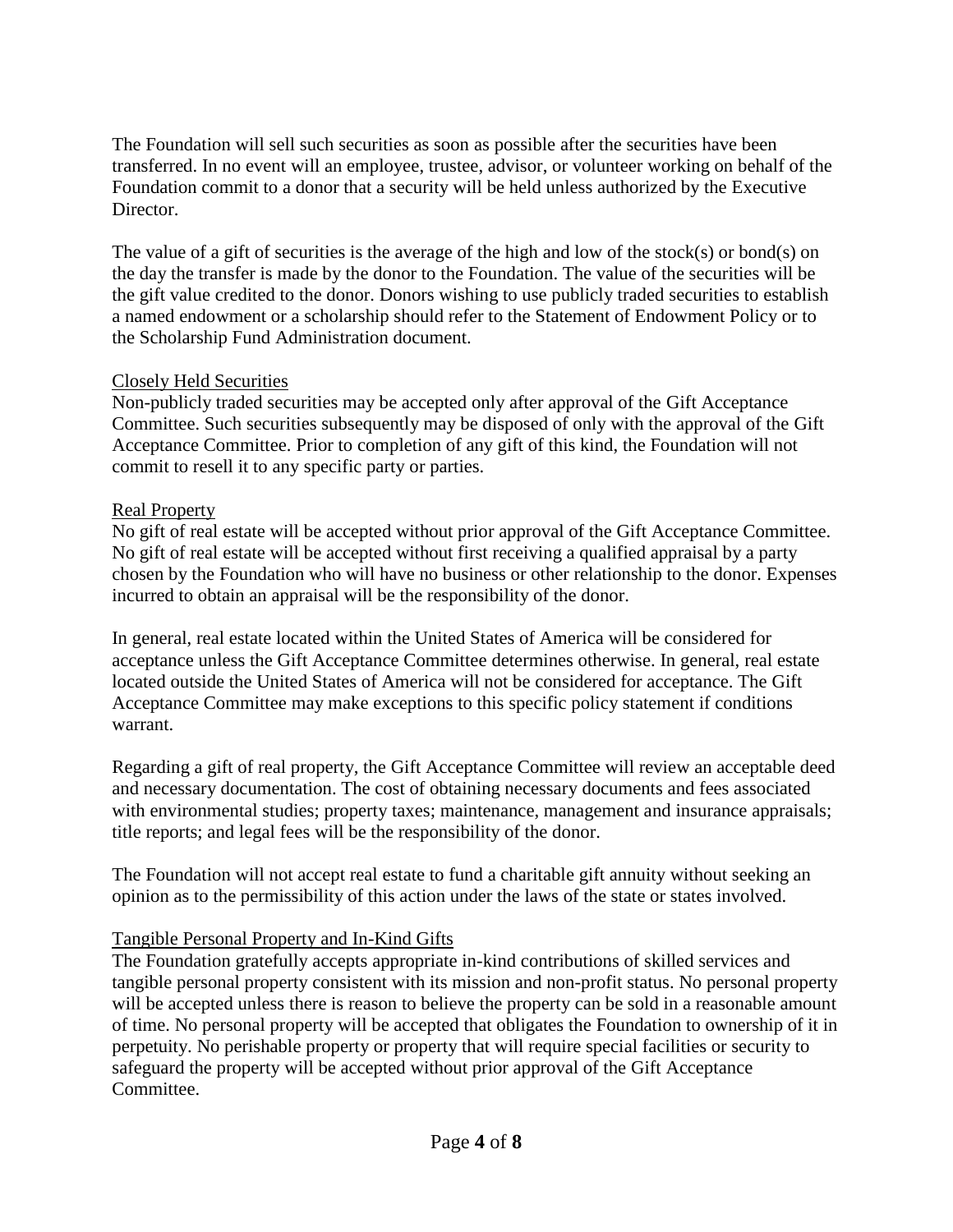The donor is responsible for obtaining a qualified appraisal to determine fair market value. This appraisal can be done up to 60 days before the gift is made, or any time after the donation preceding the filing of the tax return for the tax year in which the gift was made. Expenses incurred to obtain an appraisal will be the responsibility of the donor.

## Intangible Personal Property

Intangible property of any description―including mortgages, notes, copyrights, royalties, easements―whether real or personal, will be accepted only by action of the Gift Acceptance Committee.

# **Acceptance of Deferred Gifts**

## Bequests

Gifts through wills (bequests) are encouraged. Gifts from the estates of deceased donors consisting of property that is not acceptable will be rejected only by action of the Gift Acceptance Committee. We encourage donors to notify the Foundation about a bequest so that we may document the donor's intended use of the funds, especially if the bequest will create a named or restricted fund. Where possible, intended bequests of property other than cash or marketable securities should be brought to the attention of the Gift Acceptance Committee.

## Life Insurance

Donors will be encouraged to name John Randolph Foundation as the "last beneficiary" to receive all or a portion of the benefits of insurance policies they have purchased on their lives. In no event will the Foundation furnish lists of its donors to anyone for the purpose of marketing life insurance for the benefit of donors and/or the Foundation, as this practice represents a potential conflict of interest, may cause donor relation problems, and may subject the Foundation to state insurance regulation should the activity be construed as involvement in the marketing of life insurance.

## Retirement Plan Beneficiary Designations

Donors are encouraged to designate the Foundation in their retirement plans, which include IRAs (both traditional and Roth), 401(k) plans, 403(b) plans, KEOGH plans, and company-based pension plans and annuities.

## Payable-On-Death (POD)/Transfer-on-Death (TOD) Gifts

The Foundation accepts POD and TOD gifts, which include designations for bank accounts and securities accounts.

# Charitable Gift Annuities

The Foundation offers gift annuities to donors age 60 and older. In the case of a two-life annuity, the minimum age would apply to the younger of the two annuitants. The initial contribution for a gift annuity is \$10,000. Gift annuities may be funded with contributions of cash or marketable securities. Real estate and other assets that either are not readily marketable or hard to value are not acceptable assets for funding a gift annuity. The Foundation follows the maximum rates recommended by the American Council on Gift Annuities and invests 100% of the gift amount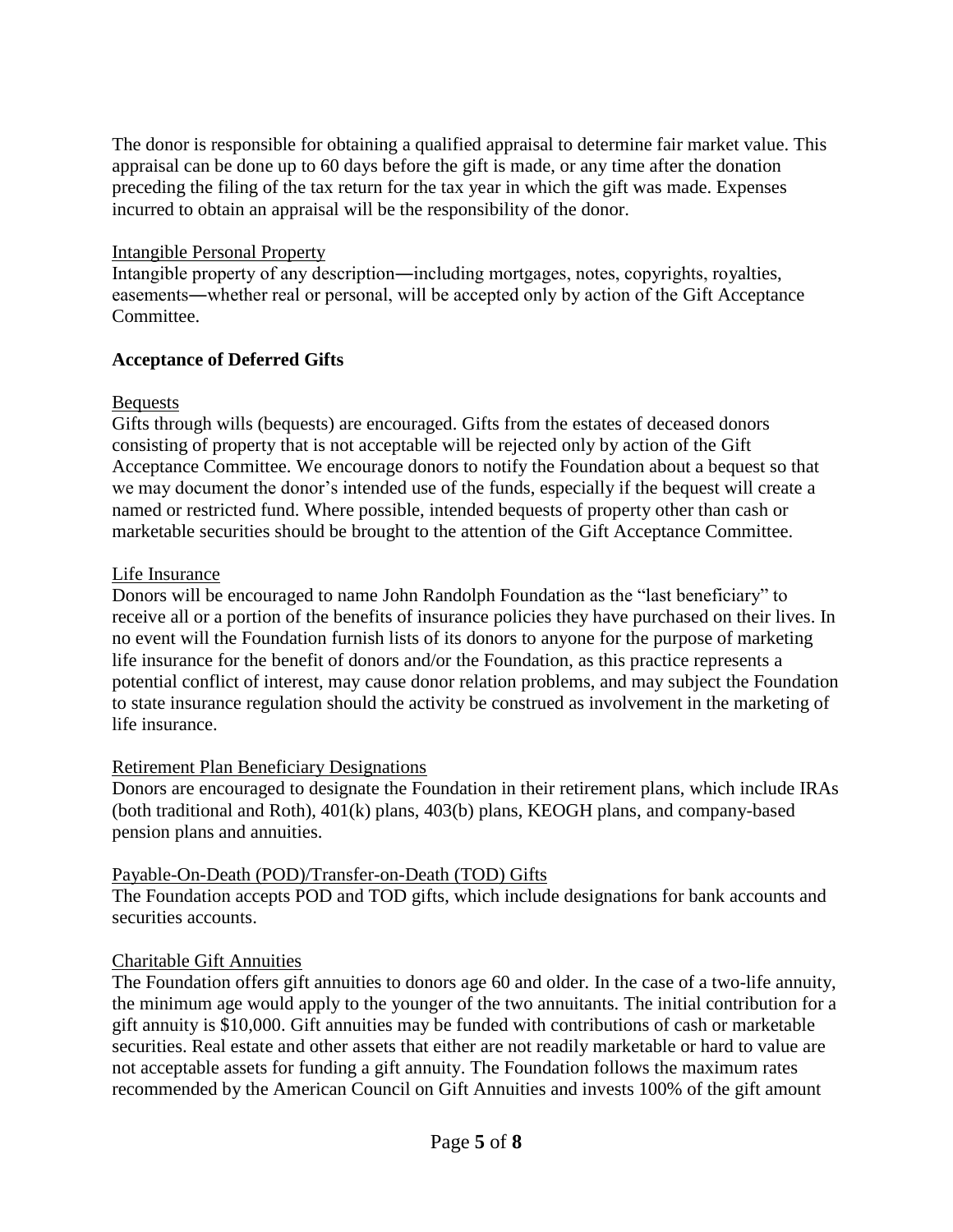during the annuitant's lifetime in a commingled Gift Annuity Fund. The Gift Acceptance Committee oversees compliance of the gift annuity program with respect to state regulation of charitable gift annuities. The Foundation voluntarily complies with the recommendations of the American Council on Gift Annuities when devising gift annuity agreements.

# Charitable Trusts and Charitable Lead Trusts

John Randolph Foundation may be named a beneficiary or remainder beneficiary in charitable remainder trusts and charitable lead trusts. The Foundation is not authorized to act as a trustee of charitable trusts.

# Life Estate Gifts

The Foundation generally will not accept gifts of real property under which donors maintain a life interest in the property. Any exceptions to this will be reviewed and approved by the Gift Acceptance Committee.

# **Establishing Named or Restricted Funds**

Donors are encouraged to make their gifts unrestricted, allowing the Foundation to apply their gift to the area of greatest need as identified by the Board of Trustees. Donors may establish a fund that may or may not be named for or by the donor, require that the corpus in whole or in part be invested permanently (endowed), and be restricted as to its purposes. Distribution from the named, or restricted fund, shall be the rate deemed prudent by the Board of Trustees and established in the Statement of Endowment Policy or Scholarship Fund Administration document.

The wishes of donors will be loyally observed, so long as such wishes do not conflict with the proper administration of the Foundation. When changes occur making it impractical for the Foundation to adhere to the original wishes of the donor, in the opinion of the Board of Trustees, the fund shall be used for other purposes aligned as closely as possible with the original donor wishes. This is known as variance power. Such modifications will be communicated to the donor whenever possible and practical.

# **Processing, Administrative, and Legal Fees**

At its discretion, and to provide a strong financial base for the Foundation, the Board of Trustees may apply an administrative fee on a named or restricted fund. It may be used to cover the expenses of administration and investment management of the fund. Donors wishing to establish a named scholarship should refer to the Scholarship Fund Administration document for current fees and guidelines*.* Donors wishing to establish a named endowment should refer to the Statement of Endowment Policy for current fees and guidelines.

Legal fees and expenses incurred in establishing, managing, or administering funds including inquiries, challenges, or litigation to the fund or its terms shall be an expense of the fund.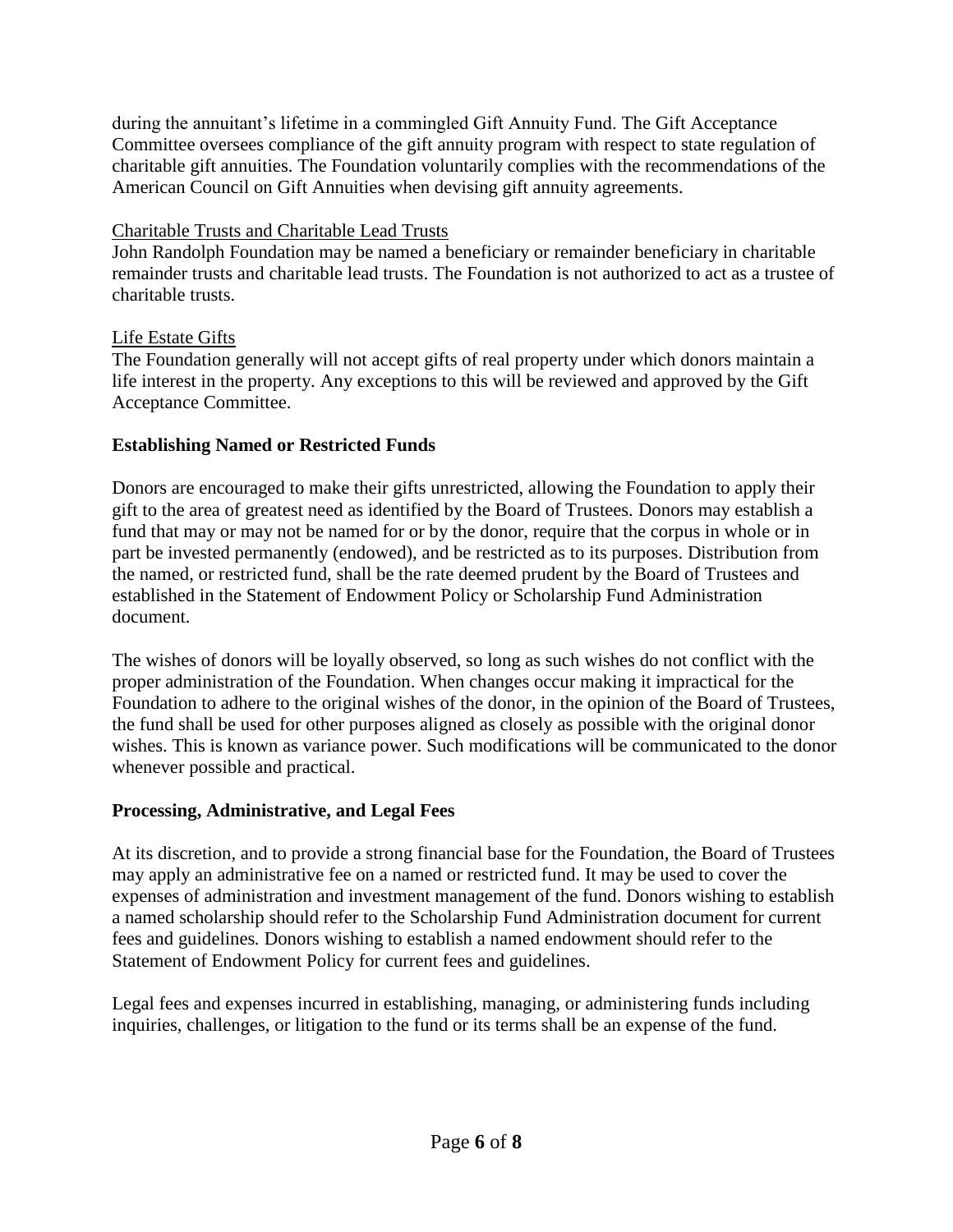#### **Gift Agreements**

Donations to the Foundation are generally accompanied by a donation card which specifies how the gift is to be used, or this is indicated in the memo line of the transaction. The Foundation provides a receipt to the donor that confirms the donor's intended purpose of the gift as well as whether the gift was made in memory of or in honor of someone. Donors wishing to establish a named scholarship should refer to the Sample Scholarship Agreement, and donors wishing to establish a named endowment should refer to the Sample Endowment Agreement.

#### **Variance Power**

The Board of Trustees has the authority to vary the terms of any gift agreement if continued adherence to any condition or restriction is, in the judgment of the Board, unnecessary, incapable of fulfillment or inconsistent with the charitable or other exempt purposes of the Foundation or the gift agreement. In this regard, it is understood that John Randolph Foundation is explicitly granted unilateral variance power, which is the power to redirect the use of the gift to another beneficiary and to override the original intent of the gift without approval of any interested party. No distribution shall be made from a fund to any individual or entity if such distribution will, in the judgment of the Foundation, endanger its Code Section  $501(c)(3)$  status.

#### **Acknowledgment of Gifts**

In accordance with IRS regulations, the Foundation provides a donor with a receipt for a contribution with a statement as to whether any goods or services, i.e. benefits, were given to the donor in exchange for his or her contribution. A description and good faith estimate of the value of such goods and/or services is provided to the donor by the Foundation. The Foundation also includes donor restrictions on the use of the gift (e.g. a specific scholarship, award, or endowment fund) as well as whether the gift was given in honor of or in memory of someone.

Approved by the Board December 2017